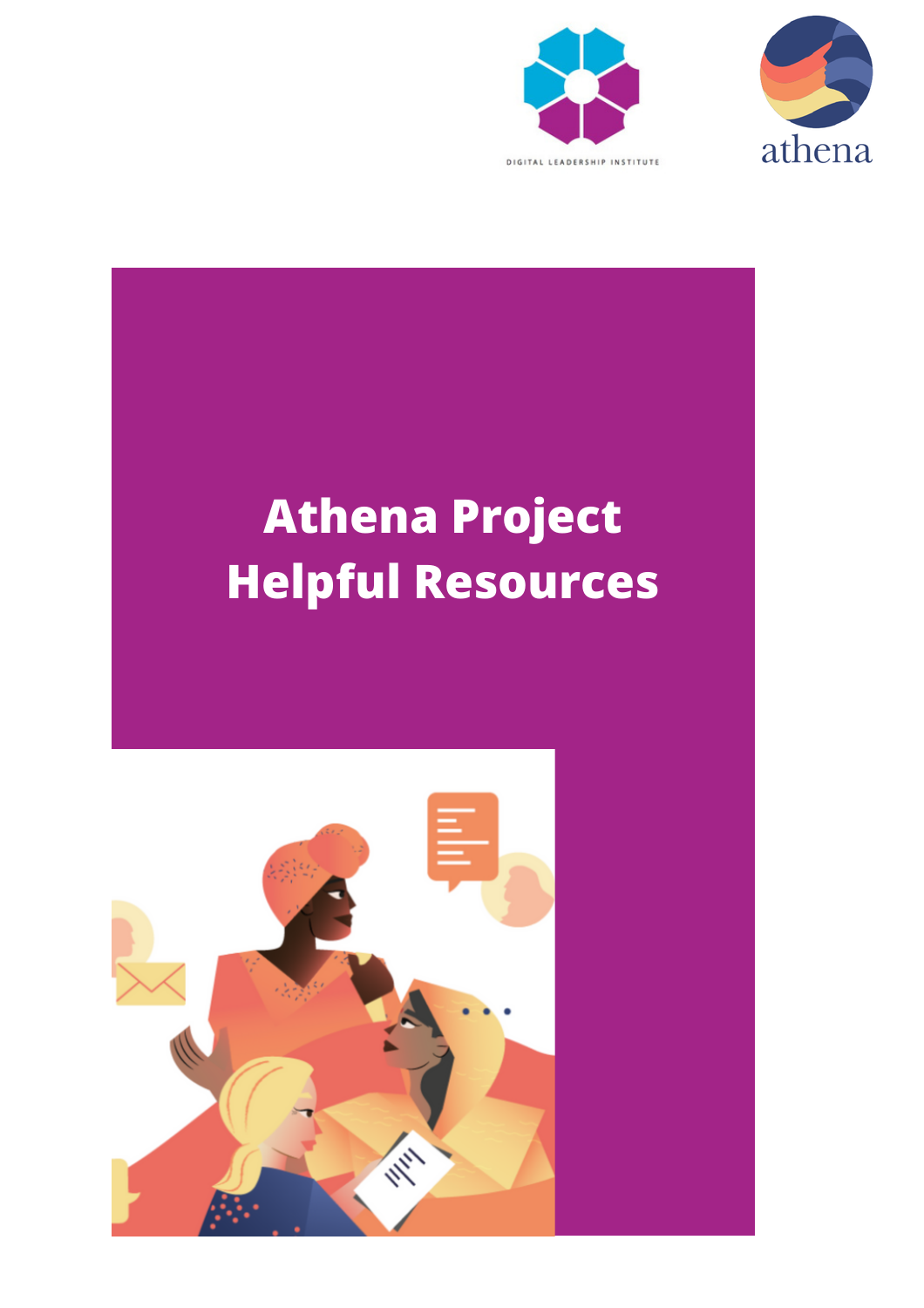# **Banking services**

- Belfius Bank<https://www.belfius.be/professional/fr/index.aspx>
- ING Bank<https://www.ing.be/en/retail/my-life/work/work-manage-your-business>
- KBC Brussels<https://www.kbcbrussels.be/entreprendre/fr/entreprendre.html>
- BNP Paribas Fortis<https://www.bnpparibasfortis.be/en/Professionals?axes4=prof>
- Argenta<https://www.argenta.be/fr.html>
- Europa Bank <https://www.europabank.be/nl>
- Bunq <https://www.bunq.com/banking-abroad>
- N26 https://n26.com/en-eu?

[irclickid=R6A1A%3AXpHxyIT8F2vITtFy6IUkD2uPRhNUReww0&irgwc=1&utm\\_campaig](https://n26.com/en-eu?irclickid=R6A1A%3AXpHxyIT8F2vITtFy6IUkD2uPRhNUReww0&irgwc=1&utm_campaign=ira&utm_medium=cpo&utm_source=affiliate&utm_term=2014359) n=ira&utm\_medium=cpo&utm\_source=affiliate&utm\_term=2014359

• bitFlyer https://bitflyer.com/en-eu/?

[irclickid=35AXIxztqxyLWKPwUx0Mo3EAUkD2uK2tNUReww0&irgwc=1&utm\\_medium=](https://bitflyer.com/en-eu/?irclickid=35AXIxztqxyLWKPwUx0Mo3EAUkD2uK2tNUReww0&irgwc=1&utm_medium=Affiliate&utm_source=Impact&utm_campaign=Expatica+International&utm_content=886551) Affiliate&utm\_source=Impact&utm\_campaign=Expatica+International&utm\_content= 886551

- LeoPay<https://leopay.eu/>
- [Deutsche Bank https://www.db.com/index?language\\_id=1&kid=sl.redirect](https://www.db.com/index?language_id=1&kid=sl.redirect-en.shortcut)en.shortcut
- Me Direct<https://invest.medirect.be/>
- Santander <https://www.santanderconsumerbank.be/fr>
- Degroof Petercam<https://www.degroofpetercam.com/nl-be>

# **Register/Start/ Grow a business**

- FPS website to register a business
- Belgian VAT code
- Business.Belgium.be for licenses and permits
- Acerta <https://www.acerta.be/en/bemyownboss/by-becoming-self-employed>
- Xerius <https://www.xerius.be/nl-be>
- Eunomia<https://www.eunomia.be/nl>
- Formalis<https://www.formalis.be/starters/?lang=en>
- Securex<https://www.securex.be/en/starting-as-a-self-employed-person>
- Partena <https://www.partena-professional.be/en/starter>
- [Liantis https://www.liantis.be/nl/zelfstandig-worden/eigen-zaak-starten-zo-begin-je](https://www.liantis.be/nl/zelfstandig-worden/eigen-zaak-starten-zo-begin-je-eraan)eraan
- •<https://www.ucm.be/produits/modele-de-business-plan>
- [Expatica https://www.expatica.com/be/working/self-employment/starting-a](https://www.expatica.com/be/working/self-employment/starting-a-business-in-belgium-100139/)business-in-belgium-100139/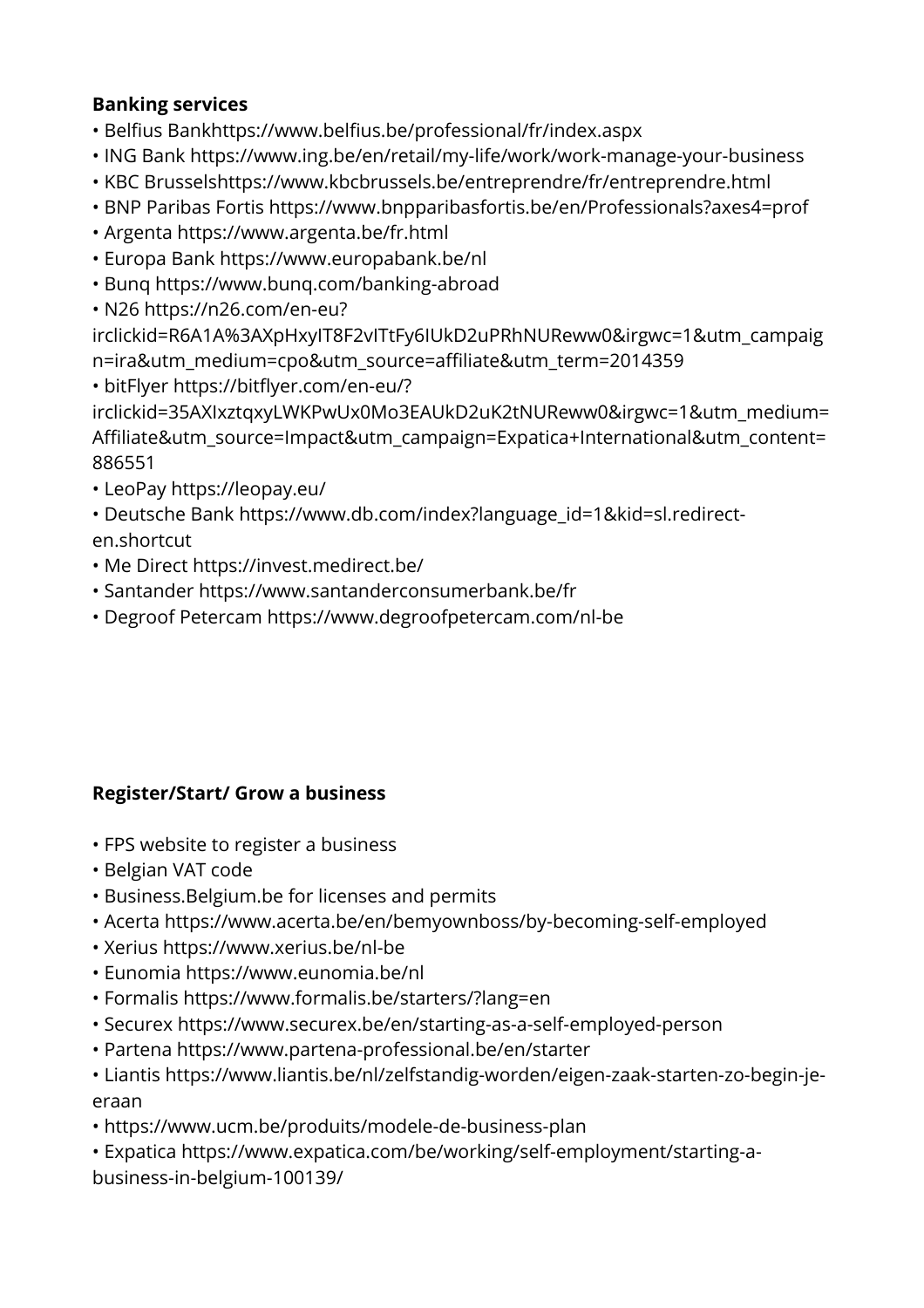## **Insurance and social security**

- Industrial Insurance Group <https://industrialinsurancegroup.be/>
- RSVZ for social security <https://www.rsvz-inasti.fgov.be/en>
- Acerta <https://www.acerta.be/nl/zelfstandigen/sociale-zekerheid>

[• Securex https://www.securex.be/en/starting-as-a-self-employed-person/social](https://www.securex.be/en/starting-as-a-self-employed-person/social-security-contributions)security-contributions

• Balouise <https://www.baloise.be/nl/contact-service/makelaar-zoeken.html>

[• Gabriel Grosso Insurance https://www.assurances-grosso.lu/fr?](https://www.assurances-grosso.lu/fr?utm_source=expatica&utm_campaign=listing-082018) utm\_source=expatica&utm\_campaign=listing-082018

- Expat and Co <https://expatinsurance.eu/en/expat-insurances/expat-insurance>
- IMG<https://www.imglobal.com/>
- Allianz <https://allianz.be/fr/independant-pme/assurances-pme-independant.html>
- Ackerman van Durm[ehttps://ackermanvandurme.be/offertes-overzicht-zko/](https://ackermanvandurme.be/offertes-overzicht-zko/)
- Sofinahttps://www.sofinagroup.com/nl/investeringen/onze-drie-

[investeringsstijlen/minderheidsinvesteringen-op-de-lange-termijn/](https://www.sofinagroup.com/nl/investeringen/onze-drie-investeringsstijlen/minderheidsinvesteringen-op-de-lange-termijn/) Taxation for Businesses

- Partena <https://www.partena-professional.be/en/bookkeeper>
- Belgian Ministry of Finance (Service Public FédéralFinances) <https://finance.belgium.be/en>
- Portail de la Wallonie <https://www.wallonie.be/fr>
- Vlaanderen.be <https://www.vlaanderen.be/>
- Federal Public Service Economy SMEs, Self-Employed, and Energy <https://socialsecurity.belgium.be/en>
- Economie<https://economie.fgov.be/en>
- My Minfin <https://eservices.minfin.fgov.be/myminfin-web/pages/public>
- Liantis <https://info.liantis.be/nl/academy>
- Flanders Investment and Trade

[https://www.flandersinvestmentandtrade.com/invest/en/investing-in](https://www.flandersinvestmentandtrade.com/invest/en/investing-in-flanders/tax/effective-tax-benefits-hqs-in-flanders)flanders/tax/effective-tax-benefits-hqs-in-flanders